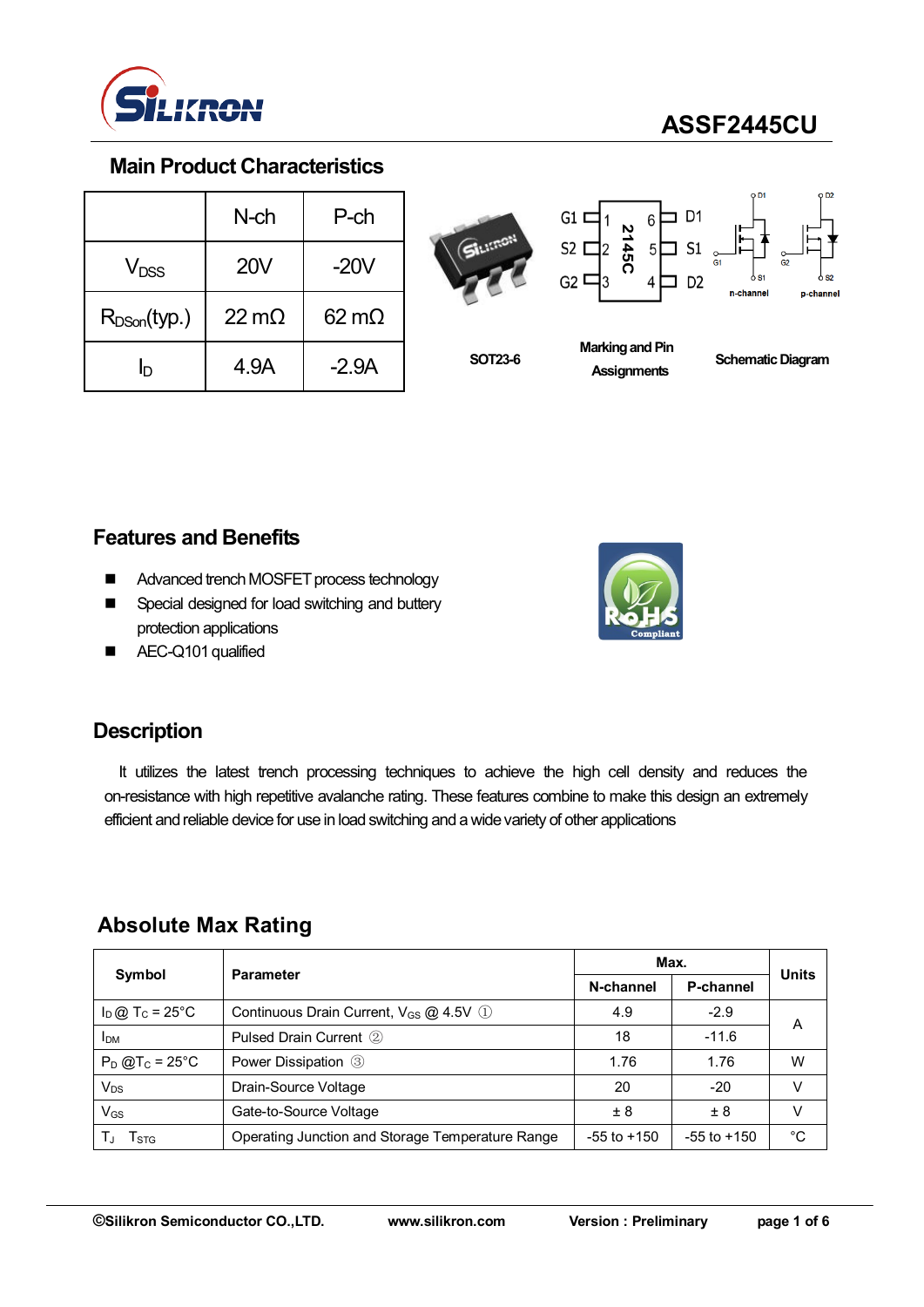

## **Thermal Resistance**

| <b>Symbol</b>  | <b>Characteristics</b>                            |  |           | Max.             | <b>Units</b>  |  |
|----------------|---------------------------------------------------|--|-----------|------------------|---------------|--|
|                |                                                   |  | N-channel | <b>P-channel</b> |               |  |
| $R_{\theta$ JA | Junction-to-ambient ( $t \le 10$ s) 4             |  |           | 116              | $\degree$ C M |  |
|                | Junction-to-Ambient (PCB mounted, steady-state) 4 |  | 51        | 56               | $\degree$ C M |  |

### **Electrical Characteristics** @T<sub>A</sub>=25°C unless otherwise specified

| Symbol        | <b>Parameter</b>              |           | Min.   | Typ.                     | Max.         | <b>Units</b> | <b>Conditions</b>                      |
|---------------|-------------------------------|-----------|--------|--------------------------|--------------|--------------|----------------------------------------|
| $V_{(BR)DSS}$ | Drain-to-Source breakdown     | N-channel | 20     |                          |              | $\vee$       | $V_{GS}$ = 0V, $I_D$ = 250µA           |
|               | voltage                       | P-channel | $-20$  | $\overline{\phantom{0}}$ |              |              | $V_{GS} = 0V$ , $I_D = -250 \mu A$     |
|               | <b>Static Drain-to-Source</b> | N-channel |        | 22                       | 30           |              | $V_{GS} = 4.5V I_D = 3.6A$             |
|               |                               | P-channel |        | 62                       | 80           |              | $V_{GS} = -4.5V I_D = -3A$             |
| $R_{DS(on)}$  | on-resistance                 | N-channel |        | 26                       | 40           | $m\Omega$    | $V_{GS} = 3.5V \cdot \ln = 3.1A$       |
|               |                               | P-channel |        | 67                       | 100          |              | $V_{GS} = -3.5 V, I_D = -2A$           |
|               |                               | N-channel | 0.4    |                          | $\mathbf{1}$ | $\vee$       | $V_{DS} = V_{GS}$ , $I_D = 250 \mu A$  |
| $V_{GS(th)}$  | Gate threshold voltage        | P-channel | $-0.4$ | $\overline{\phantom{0}}$ | $-1$         |              | $V_{DS} = V_{GS}$ , $I_D = -250 \mu A$ |
|               | Drain-to-Source leakage       | N-channel |        | $\overline{\phantom{0}}$ | 1            | μA           | $V_{DS}$ = 20V, $V_{GS}$ = 0V          |
| $I_{DSS}$     | current                       | P-channel |        |                          | $-1$         |              | $V_{DS}$ = -20V, $V_{GS}$ = 0V         |
|               |                               | N-channel |        |                          | 100          | nA           | $V_{GS} = 8V$                          |
|               | Gate-to-Source forward        | N-channel |        |                          | $-100$       |              | $V_{GS} = -8V$                         |
| lgss          | leakage                       | P-channel |        |                          | 100          |              | $V$ <sub>GS</sub> = $8V$               |
|               |                               | P-channel |        |                          | $-100$       |              | $V_{GS} = -8V$                         |
| Ciss          | Input capacitance             | N-channel |        | 295                      |              |              | $V_{GS} = 0V$ ,                        |
| Coss          | Output capacitance            | N-channel |        | 50                       |              |              | $V_{DS}$ = 20V,                        |
| <b>Crss</b>   | Reverse transfer capacitance  | N-channel |        | 39                       |              |              | $f = 1.0$ MHz                          |
| <b>Ciss</b>   | Input capacitance             | P-channel |        | 396                      |              | pF           | $V_{GS} = 0V$ ,                        |
| Coss          | Output capacitance            | P-channel |        | 53                       |              |              | $V_{DS} = -20V,$                       |
| Crss          | Reverse transfer capacitance  | P-channel |        | 46                       |              |              | $f = 1.0$ MHz                          |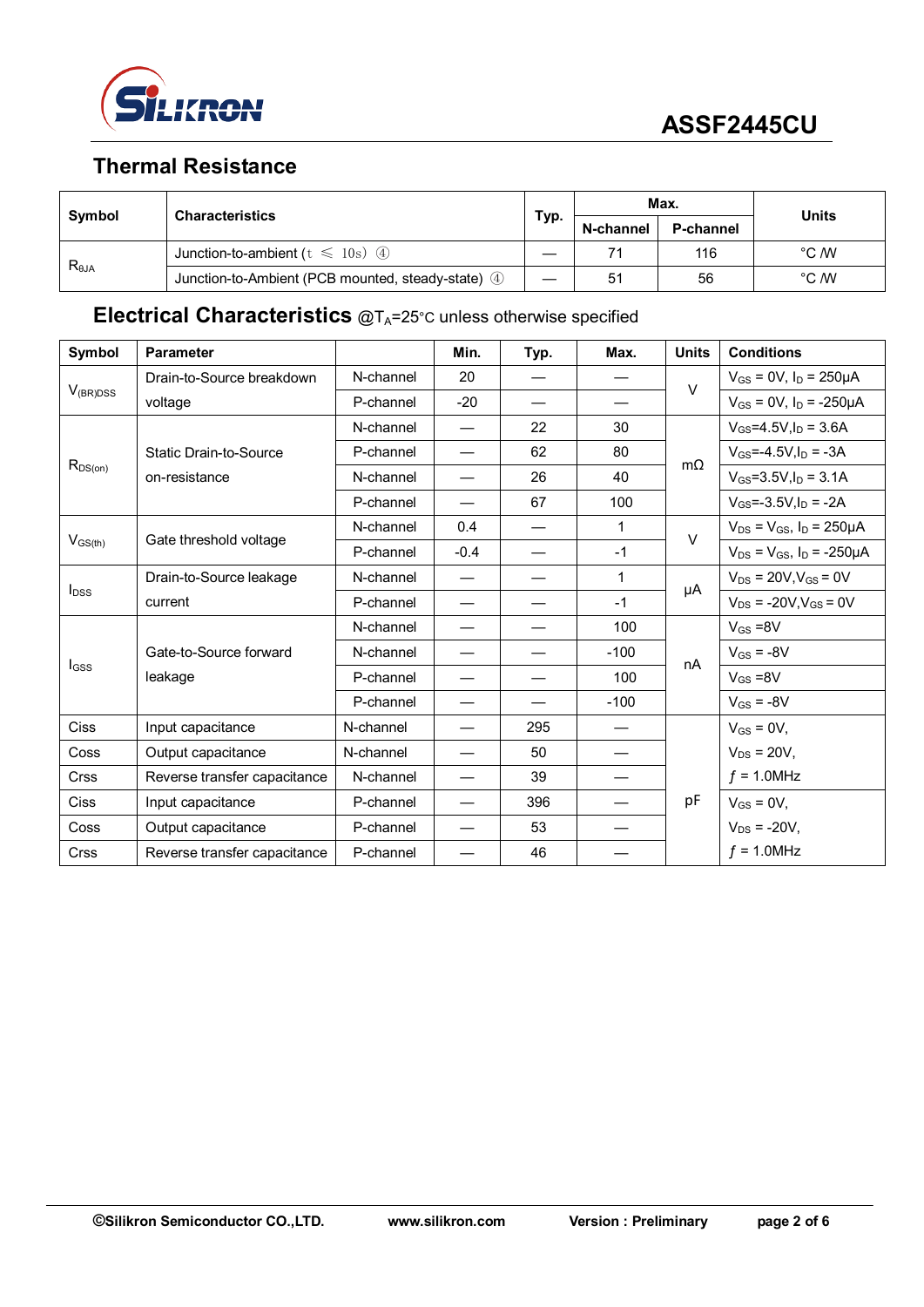

## **Source-Drain Ratings and Characteristics**

| Symbol                  | <b>Parameter</b>             |           | Min. | Typ.   | Max.    | <b>Units</b> | <b>Conditions</b>                                                          |
|-------------------------|------------------------------|-----------|------|--------|---------|--------------|----------------------------------------------------------------------------|
| $\mathsf{I}_\mathsf{S}$ | Continuous Source Current    | N-channel |      |        | 4.9     | A            | MOSFET symbol<br>showing<br>the<br>integral reverse<br>p-n junction diode. |
|                         | (Body Diode)                 | P-channel |      |        | $-2.9$  |              |                                                                            |
| <sub>IsM</sub>          | <b>Pulsed Source Current</b> | N-channel |      |        | 18      | A            |                                                                            |
|                         | (Body Diode)                 | P-channel |      |        | $-11.6$ |              |                                                                            |
| $V_{\textrm{SD}}$       | Diode Forward Voltage        | N-channel |      | 0.7    | 1.2     | v            | $I_S = 0.94A$ , $V_{GS} = 0V$                                              |
|                         |                              | P-channel |      | $-0.7$ | $-1.2$  |              | $I_S = -0.75A$ , $V_{GS} = 0V$                                             |

#### **Notes:**

- ①The maximum current rating is limited by bond-wires.
- ②Repetitive rating; pulse width limited by max. junction temperature.
- ③The power dissipation PD is based on max. junction temperature, using junction-to- ambient thermal resistance.
- ④The value of RθJA is measured with the device mounted on 1in 2 FR-4 board with 2oz. Copper, in a still air environment with  $T_A = 25^{\circ}$ C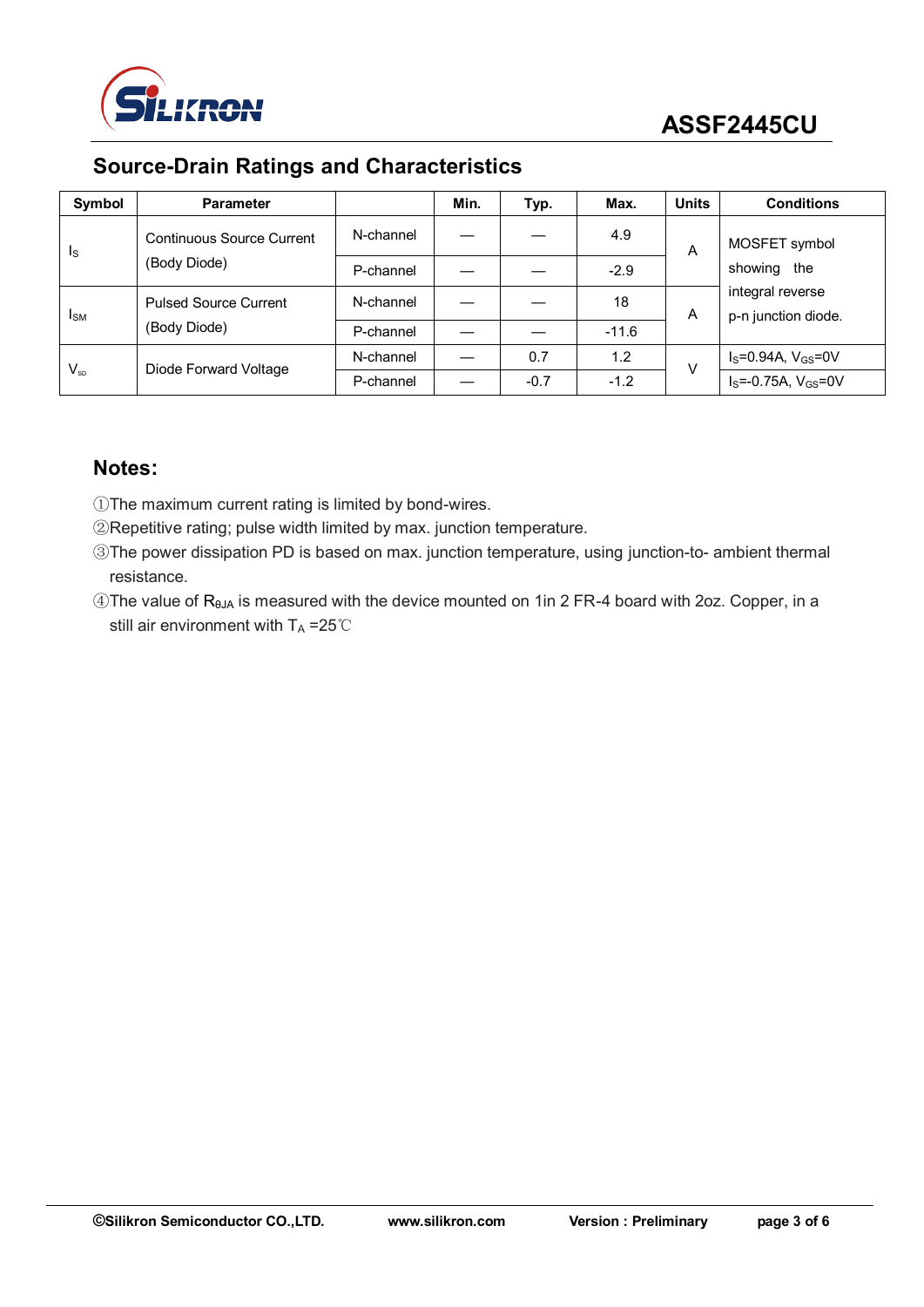

## **Typical electrical and thermal characteristics**







 $-2.8$  $-2.4$  $-2.0$ Drain Current (A)  $-1.6$  $-1.2$  $-6 - 0.8$  $-0.4$  $0.0$ 50  $75$  $100$  $125$ 150  $T_c$ , Case Temperature (° C)





**Typical Output Characteristics**(**N-Channel**) **Typical Output Characteristics**(**P-Channel**)



**Typical Capacitance vs. Drain-to-Source Voltage(N-Channel) Typical Capacitance vs. Drain-to-Source Voltage(P-Channel)**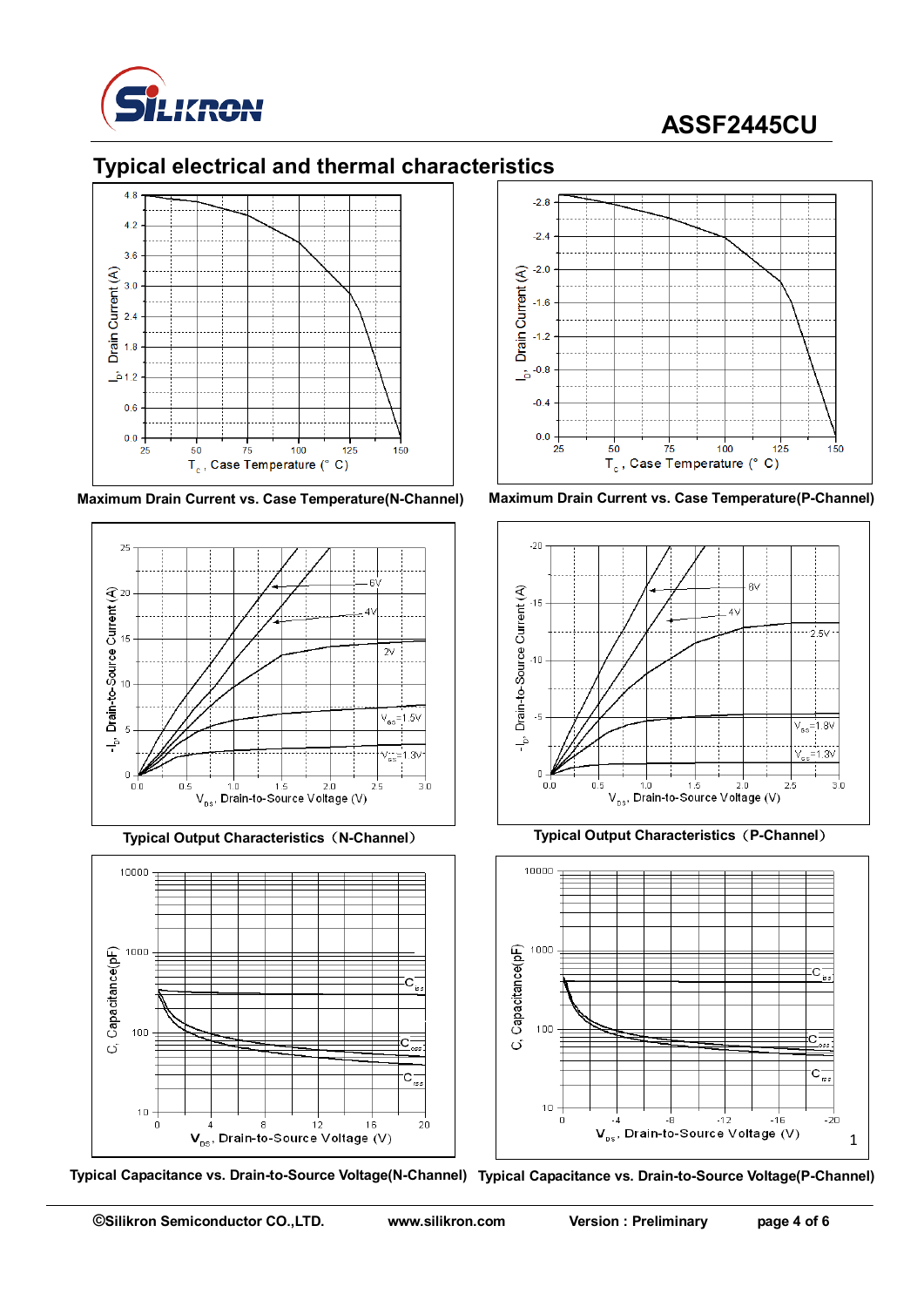

## **Mechanical Data**:

**SOT23-6 Package Outline(Unit:mm)**





Unit: mm

| Symbol | Dimensions In Millimeters |      |        | Dimensions In Millimeters |      |  |
|--------|---------------------------|------|--------|---------------------------|------|--|
|        | Min                       | Max  | Symbol | Min                       | Max  |  |
|        | 2.82                      | 3.02 | E1     | 0.85                      | 1.05 |  |
| В      | 1.50                      | 1.70 | α      | 0.35                      | 0.50 |  |
|        | 0.90                      | 1.30 | c      | 0.10                      | 0.20 |  |
| L1     | 2.60                      | 3.00 | b      | 0.35                      | 0.55 |  |
|        | 1.80                      | 2.00 |        |                           | 0.15 |  |